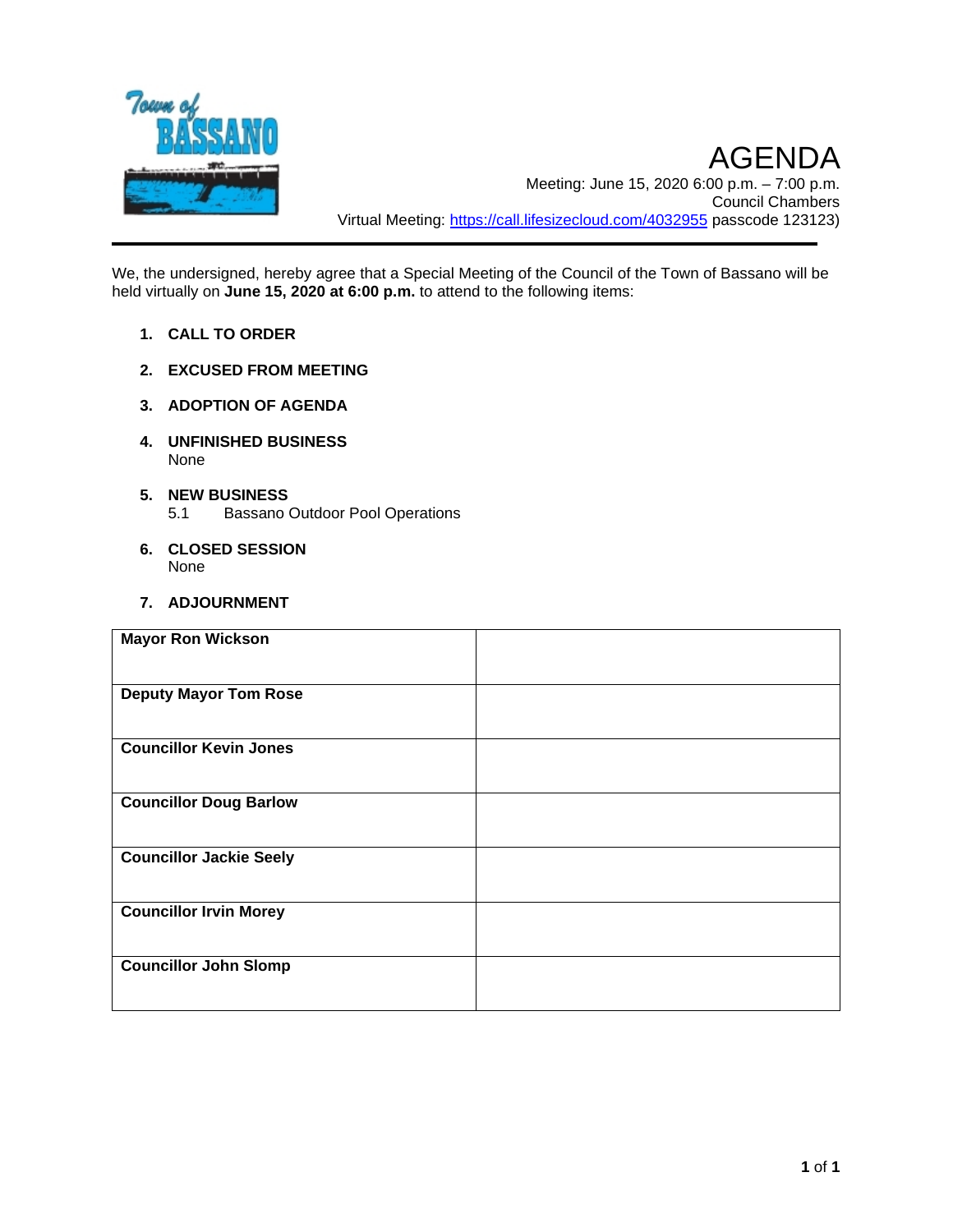

# REQUEST FOR DECISION

Meeting: June 15, 2020 Agenda Item: 6.1

# **Bassano Outdoor Pool Operations**

# **BACKGROUND:**

On June 9<sup>th</sup>, 2020, the provincial government announced the phase 2 Relaunch that states swimming pools may open. The original Relaunch guidelines suggested swimming pools would align with phase 3. Timelines for each of the Relaunch phases have been dependent upon the number of cases.

In consultation with the operations team, former pool manager, and Alberta Health Services (AHS), administration completed an analysis to outline what would be required to open the Bassano Outdoor Pool.

| 2020 Operating Season: July 15 to August 31, 2020 (6.5 weeks) |
|---------------------------------------------------------------|
|---------------------------------------------------------------|

| <b>Financial Management</b> | The 2020 municipal budget was amended to align with the<br>pandemic. Tax Rate Bylaw 900/20 included an amendment to<br>the pool and most of the operational costs were eliminated as<br>explained previously.<br>The projected difference to operate the pool for 6.5 weeks is<br>\$80,000. The allocation of resources must be redirected from the<br>transfer from Recreation & Culture Reserve.                                                                                                    |
|-----------------------------|-------------------------------------------------------------------------------------------------------------------------------------------------------------------------------------------------------------------------------------------------------------------------------------------------------------------------------------------------------------------------------------------------------------------------------------------------------------------------------------------------------|
|                             | 2020 Recreation & Culture Reserve (planned): \$64,063<br>2020 Pool Adjustment (projected):<br>$-$ \$80,000<br>$-$24,063$<br>Difference:                                                                                                                                                                                                                                                                                                                                                               |
| <b>Operational Set-up</b>   | It takes on average 4 weeks to set up the pool for operations<br>each season and is completed in April and May. This includes<br>but is not limited to:<br>Cleaning the pools and the filters,<br>Filling and heating the pool,<br>Setting the chlorination,<br>Ordering supplies and inventory (chemicals),<br>Circulating and balancing pumps, and<br>Obtaining approval from the Public Health Inspector to<br>operate.<br>Manpower required: 2.5 (Public Works Supervisor, and 1-2<br>assistants) |
| <b>Human Resources</b>      | During a normal season, the pool must be staffed as follows:<br>1 pool operator (Lonnie Raymond)<br>1 pool operator/tester (contact operator)<br>1 Manager                                                                                                                                                                                                                                                                                                                                            |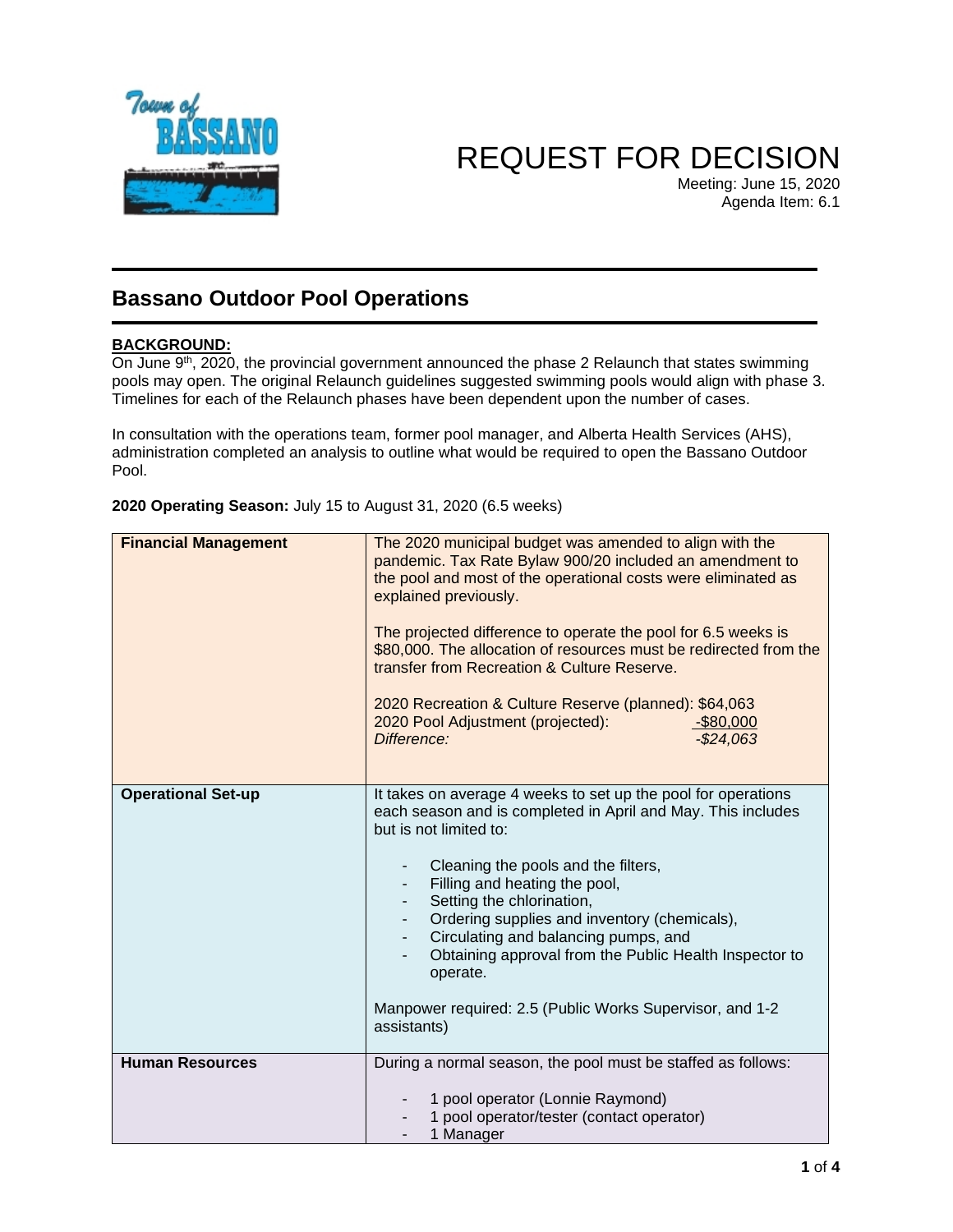|                          | 7 shift supervisors                                                                                                                                                                                                                                                                                                                                                                                                                                            |
|--------------------------|----------------------------------------------------------------------------------------------------------------------------------------------------------------------------------------------------------------------------------------------------------------------------------------------------------------------------------------------------------------------------------------------------------------------------------------------------------------|
|                          | 9 junior guards                                                                                                                                                                                                                                                                                                                                                                                                                                                |
|                          | Administrative support                                                                                                                                                                                                                                                                                                                                                                                                                                         |
|                          | After the operational set up (4 weeks), the pool operator spends<br>on average 3 hours per day monitoring and maintaining<br>operations.                                                                                                                                                                                                                                                                                                                       |
| <b>Covid Operations</b>  | To operate the pool, many operational adjustments would have<br>to be made. Some examples of this include:                                                                                                                                                                                                                                                                                                                                                     |
|                          | 1. Increased staffing to ensure adherence to public health<br>policies.<br>2. New facility schedule. A policy would be required that<br>addresses limiting users, addressing usage from out-of-<br>town patrons.<br>3. The pool would not be programmed (e.g. swimming<br>lessons).<br>4. Flotation devices are not permitted, all toys would be<br>removed.<br>5. New cleaning protocols for life saving devices.<br>6. The hot tub is not permitted to open. |
| <b>Community Benefit</b> | COVID-19 is a global pandemic and has changed many people's<br>lives. People have been in social isolation. Recreation provides<br>an outlet for people which can improve their mental health and<br>well-being. Getting people out and active may help rehabilitate a<br>new sense of normalcy.                                                                                                                                                               |
|                          | It would create new employment opportunities in Bassano.                                                                                                                                                                                                                                                                                                                                                                                                       |
|                          | Volunteer opportunities may be created.                                                                                                                                                                                                                                                                                                                                                                                                                        |
|                          | It is a feel-good benefit for the community.                                                                                                                                                                                                                                                                                                                                                                                                                   |
| <b>Economic Benefit</b>  | The Town's vision it to be "the most attractive and affordable<br>urban community under 2,500 in Alberta where industry leaders<br>want to invest, where tourists come fore a new experience, and<br>where people choose to live, work, and play."                                                                                                                                                                                                             |
|                          | The Bassano Outdoor Pool is a key asset that supports the<br>community deliver on it vision. This asset attracts tourists from<br>all over southern Alberta to the community which in turn<br>supports and helps drive the local business community.                                                                                                                                                                                                           |

#### Operational Concerns and Risks

The personnel consulted to develop this report expressed many operational concerns and risks that council must consider:

1. Ability to hire and train staff to work at the pool. Each guard must have their proper certification to be lifeguards. Many of the previous years' guards' certification expired. Ensuring they obtain required training over the next 4 weeks is not guaranteed.

Without minimum staffing requirement, it is not safe to open the pool. Hiring may prove to be a challenge.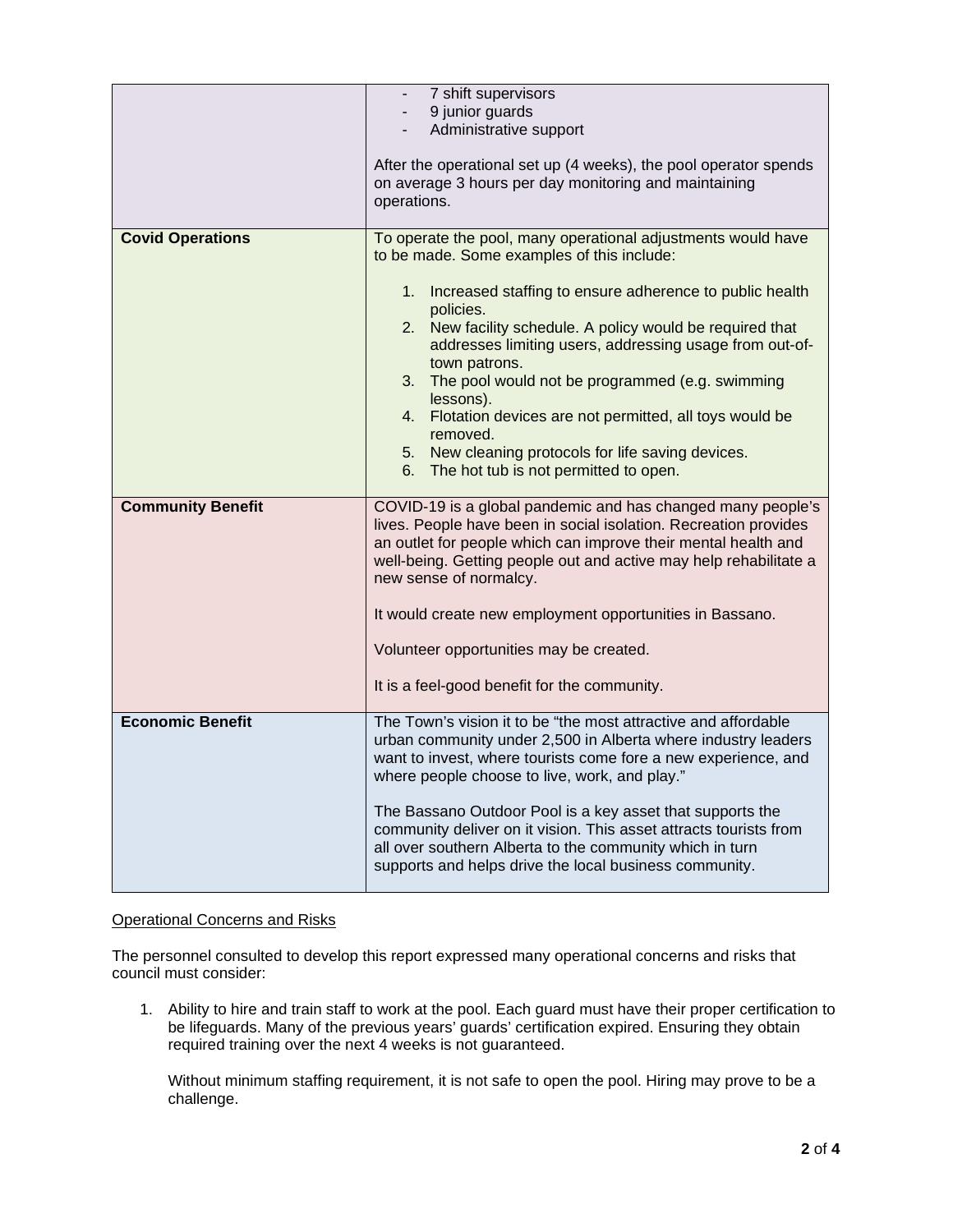- 2. Individuals hired to work at the pool typically range from 14-18 years in age. Their responsibilities are significant (guarding patrons and ensuring people are safe). It is not appropriate to include pandemic management responsibility on the youth.
- 3. If the guards are required to perform lifesaving practices, their proximity to the individual impacts their personal safety whether in the water or when preparing to do CPR.
- 4. It is unclear how social distancing could be monitored/maintained in the pool. Outdoor groups are permitted up to 100 people, while practicing social distancing of 2-meters. Cohorts of 15 are permitted, however, there is no way to verify a 15-person cohort.
- 5. It is unclear what the mental state of patrons will be. Social isolation impacts everyone differently. There is no time to train guards on how to deal with personal mental health and that of patrons.
- 6. Municipal staff were retrained for new jobs. Shifting operations to start up the pool for 6.5 weeks will result in the following:
	- a. Redirecting all public works staff to pool operations. Regular and scheduled projects such as: sanitary line cleaning, crack filling, 2017 capital project repairs, road resurfacing, and beautification.
	- b. Administration is working with every user group and many businesses to help them relaunch. Administration's time would be redirected from these tasks as well as strategic priorities to plan and oversee operations.
- 7. The relaunch phases may be revoked at any time based on transmission and positive cases. There is no guarantee that the pool would remain open for the 6.5 weeks.
- 8. Filter upgrades were not completed this Spring due to covid and our inability to work in confined spaces. Additional chlorination is required under the pandemic guidelines. Old sand and additional chlorination requirements are expected to cause challenges for the operators.

Simply put, the level of stress that this action will put on the municipal employees is not justifiable. The Town is trying to recover from pandemic operations, adherence to public health orders, and keeping town people safe with added cleaning and management practices. I am concerned for the health and safety of all municipal employees. The overload of work is not manageable. Council must carefully balance the community/economic benefit against the health and wellness of the Town.

## **OPTIONS:**

 $\boxtimes$  #1 – That having thoroughly assessed the pros and cons of opening the Bassano Outdoor Pool this season that the Town of Bassano does not open the facility in 2020 recognizing public health and safety as the highest priority.

 $\Box$  #2 – That having thoroughly assessed the props and cons of opening the Bassano Outdoor Pool this season that the Town of Bassano direct administration to redirect all municipal forces to prepare to open the facility deeming the community benefit as the highest priority.

#### **CAO COMMENTS:**

Earlier this week, Alberta Education announced a comprehensive re-entry plan for the upcoming school year allows schools and parents to prepare for learning while putting student and staff safety first

The plan offers guidance on a wide range of operational issues including hygiene and health requirements, student learning, transportation, and diploma exams. It also addresses mental health and psychological supports for students and staff.

School authorities will plan for all three scenarios for September: